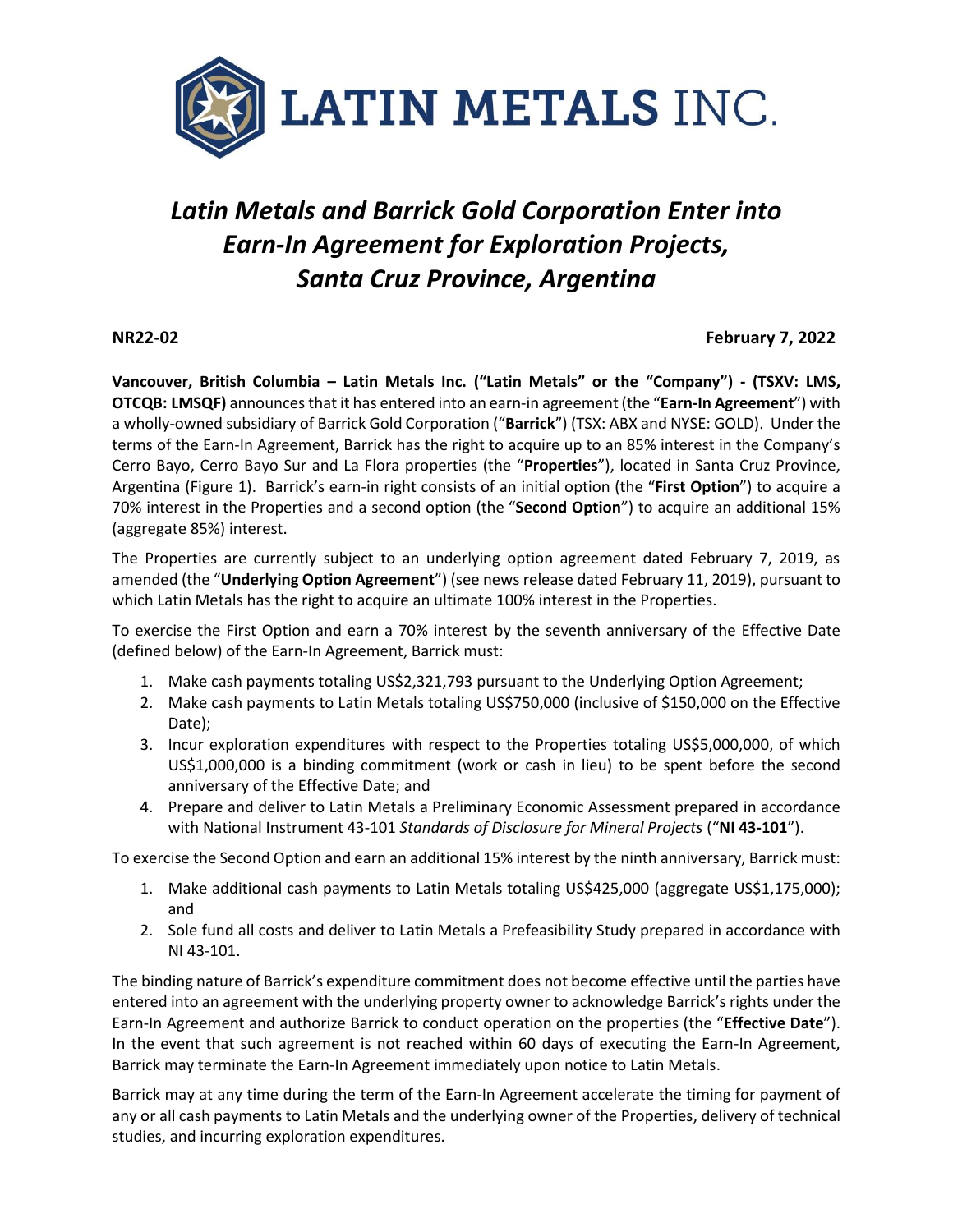"Barrick is a good partner who bring considerable technical and financial capability to the project" said Keith Henderson, President and CEO of Latin Metals. "Assuming that the Earn-In Agreement runs to full term, Barrick's investment of around US\$8.5 million will include payments to the underlying vendor, payments directly to Latin Metals and funding of work on the ground; all of which will help to limit dilution to Latin Metals' shareholders." Mr. Henderson added: "The Earn-In Agreement is consistent with the Company's prospect generator model, and the work contemplated, if successful, would advance the projects considerably, while Latin Metals will retain a minority interest."



*Figure 1: Location of the Cerro Bayo, Cerro Bayo Sur, and La Flora properties, together with Latin Metals' additional property interests in Santa Cruz.*

During the term of the First Option, Barrick will have the exclusive right to explore and conduct operations on the Properties and Latin Metals will be responsible for maintaining the Properties valid and in good standing.

Upon the exercise of the First Option, Latin Metals and Barrick will form a joint venture (the "**JV**") for the continued exploration, development and, if warranted, mining of the Properties. The initial participating interests of the parties in the JV will be Barrick – 70% and Latin Metals - 30%. If Barrick exercises the Second Option, the interests of the participants will be Barrick – 85% and Latin Metals - 15%. The party with the majority participating interest will be the operator of the Properties. Funding of the JV's operations will be based on each party's prevailing proportionate participating interest. Dilution of a party's participating interest will apply in the case of funding shortfalls by either party. If a party's participating interest in the JV falls to below 5%, it will be converted into a 1.5% net smelter returnsroyalty (the "**Dilution Royalty**"). The transfer of the Dilution Royalty shall be subject to a right of first refusal in favour of the non-diluting party.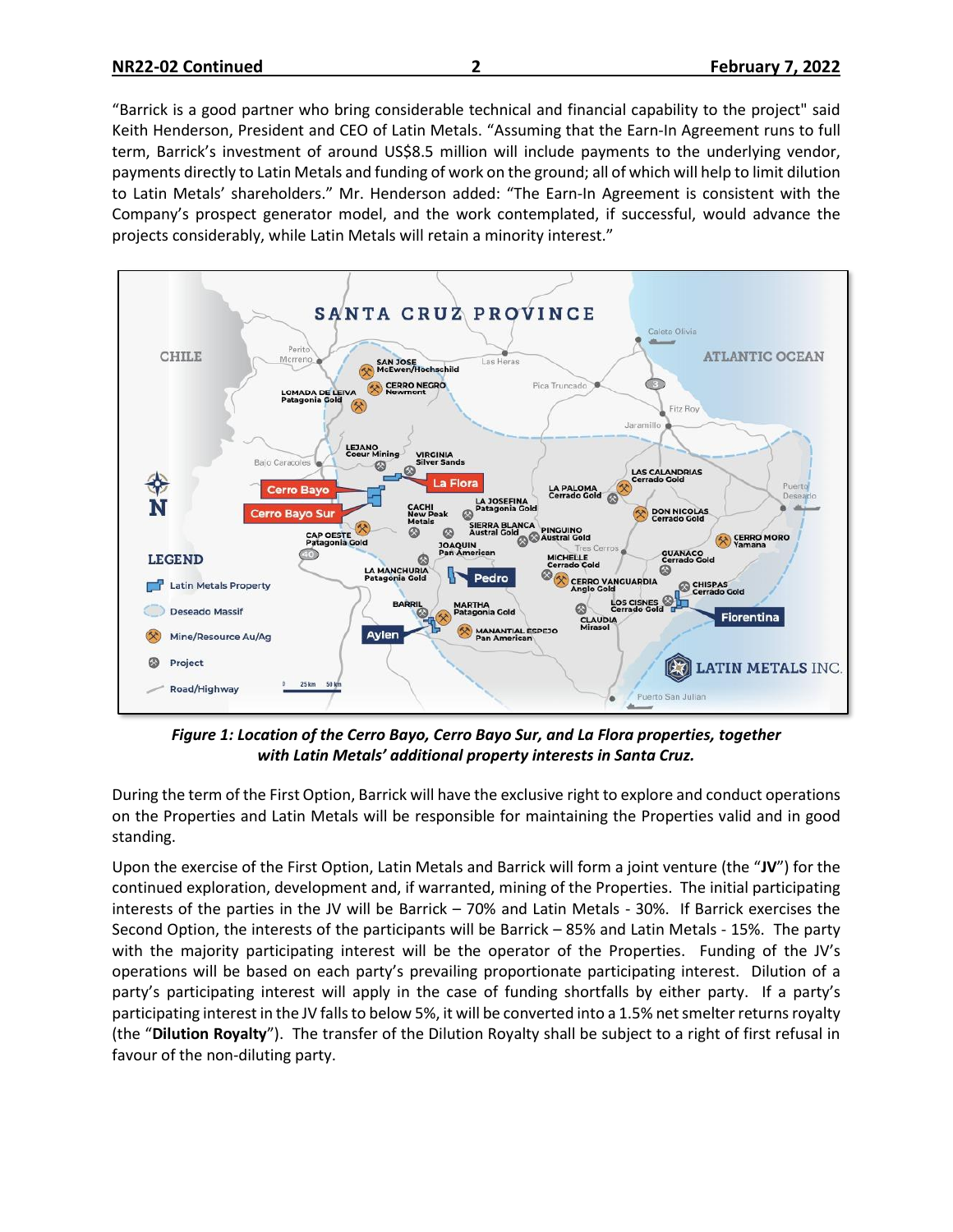#### *About Latin Metals*

Latin Metals is a mineral exploration company acquiring a diversified portfolio of assets in South America. The Company operates with a Prospect Generator model focusing on the acquisition of prospective exploration properties at minimum cost, completing initial evaluation through cost-effective exploration to establish drill targets, and ultimately securing joint venture partners to fund drilling and advanced exploration. Shareholders gain exposure to the upside of a significant discovery without the dilution associated with funding the highest-risk drill-based exploration.

### *Qualified Person*

Keith J. Henderson, P.Geo., is the Company's qualified person as defined by NI 43-101 and has reviewed the scientific and technical information that forms the basis for portions of this news release. He has approved the technical disclosure herein. Mr. Henderson is not independent of the Company, as he is an employee of the Company and holds securities of the Company.

On Behalf of the Board of Directors of

#### **LATIN METALS INC.**

"*Keith Henderson*"

President & CEO

For further details on the Company readers are referred to the Company's web site [\(www.latin](http://www.centeneramining.com/)[metals.com\)](http://www.centeneramining.com/) and its Canadian regulatory filings on SEDAR at [www.sedar.com.](http://www.sedar.com/)

For further information, please contact:

Keith Henderson Suite 890 999 West Hastings Street Vancouver, BC, V6C 2W2 Phone: 604-638-3456 E-mail: info@latin-metals.com

Neither TSX Venture Exchange nor its Regulation Services Provider (as that term is defined in the policies of the TSX Venture Exchange) accepts responsibility for the adequacy or accuracy of this news release.

This news release contains forward-looking statements and forward-looking information (collectively, "forward-looking *statements") within the meaning of applicable Canadian and U.S. securities legislation, including the United States Private Securities Litigation Reform Act of 1995. All statements, other than statements of historical fact, included herein including, without limitation, statements regarding the exercise of the First Option or the Second Option by Barrick, the exercise of the first option and second option under the Underlying Agreement, the formation of the JV, and the anticipated business plans and timing of future activities of the Company, are forward-looking statements. Although the Company believes that such statements are reasonable, it can give no assurance that such expectations will prove to be correct. Often, but not always, forward looking information can be identified by words such as "pro forma", "plans", "expects", "may", "will", "should", "budget", "scheduled", "estimates", "forecasts", "intends", "anticipates", "believes", "potential" or variations of such words including negative variations thereof, and phrases that refer to certain actions, events or results that may, could, would, might or will occur or be taken or achieved. In making the forward-looking statements in this news release, the Company has applied several material assumptions, including without limitation, that it will obtain TSX Venture Exchange acceptance, if applicable, that market fundamentals will result in sustained precious metals demand and prices, the receipt of any necessary permits, licenses and regulatory approvals in connection with the future development of the Properties in a timely manner, the availability of financing on suitable terms for the development, construction and continued operation of the Properties, and the Company's ability to comply with environmental, health and safety laws.*

*Forward-looking statements involve known and unknown risks, uncertainties and other factors which may cause the actual results,*